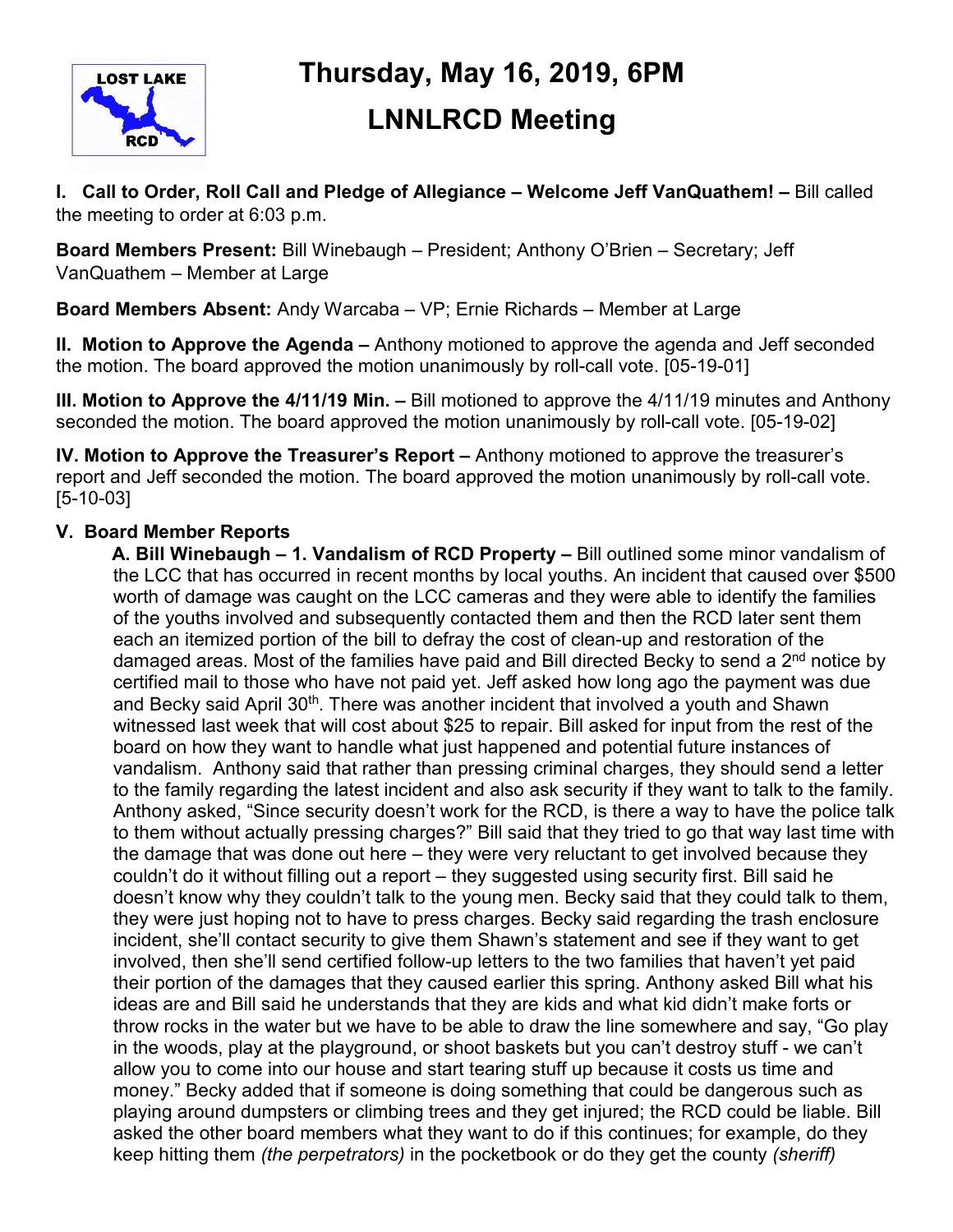involved. Jeff said that if step two is sending a certified follow-up letter then is step three going to the county to press criminal charges? Becky said in talking to the sheriff's dept., the next step if having security talk to them and having them reimburse damages didn't work then they could go the "press charges" route. The board continued to discuss what they should do. Shawn asked if they are going to put anything in the newsletter too and Bill said absolutely, making sure not to mention names.

**2. Status of Watershed Partnership / Reestablishment of VLMP –** Becky explained what the watershed partnership was – it was established in 2009 and started with a mapping of the entire 10,000-acre watershed that drains into Lost Lake, known as the Clear Creek and Babbling Brook Watershed. The Clear Creek Watershed Partnership or CCWP, was spearheaded by the RCD and is comprised of landowners within the watershed as well as the RCD. A technical advisory committee of representatives from different governmental and environmental organization such as the IDNR, the NRCS, Dept. of Ag, Univ. of IL Extension, and Army Corp of IL also attend meetings as needed. Thanks to the CCWP, the RCD was able to obtain 60/40 grants from the IL EPA worth over \$1,000,000 to go toward upstream and lakeshore stabilization in 2012 and 2015. It was a critical step toward remediating as much non-point source pollution and run-off entering the lake that the RCD could before proceeding to the future dredging program that they want to accomplish. A board member needs to volunteer to head the committee and they would have help from Becky, Rebecca Olson, and Joe Rush in hosting the meetings. The downside to this is the cost to have Rebecca and Joe attend a meeting can cost upwards of \$700 apiece so it is not something that we want to engage in lightly but it is a worthy program. Another consideration is re-establishing the Volunteer Lake Monitoring Program (VLMP) program that the RCD was involved in before. That would require a board member to head it up and at least 2-3 more volunteers who are willing to take secchi disk readings and water samples twice a month and mail them out. The results of the findings are then sent to Joe Rush, who compiles the data and uses it to help us further manage our lake. If the board does decide to re-establish the VLMP program, Joe Rush would be able to train the volunteers on how to take readings and take water samples. Bill asked what the board thought about re-establishing the VLMP program and Anthony said that he agrees that it should be re-established; however, they should try to keep the costs at a minimum. Becky said that the VLMP costs would be low, it would be the CCWP meetings that can get costly and Bill said that when Rebecca and Joe show up for those meetings, the meter is running. Becky said that for the VLMP, there would be an initial cost for Joe to come out and train the volunteers. The volunteers would have to be committed to getting into the boat and take water samples and taking secchi disk readings twice a month. Anthony said that they should put a post in the newsletter for volunteers and see if they can get enough interest. Anthony said that they could have Joe coordinate training with a time that he is already down here for his other duties to save on traveling costs. Anthony said that he would volunteer to help with the program.

**3.** Bill welcomed Jeff to the board and asked him to tell a little about himself. Jeff has lived here since July 2003. Andy asked him to apply for the open position to hopefully use his financial background to see how much of the project we can afford. At the town-hall meeting there was some mis-information put out about the cost of dredging and Jeff wants to help with whatever he can.

 **B. Anthony O'Brien – 1. Private Docks –** Anthony said that in the Fall of 2017, he, Shawn,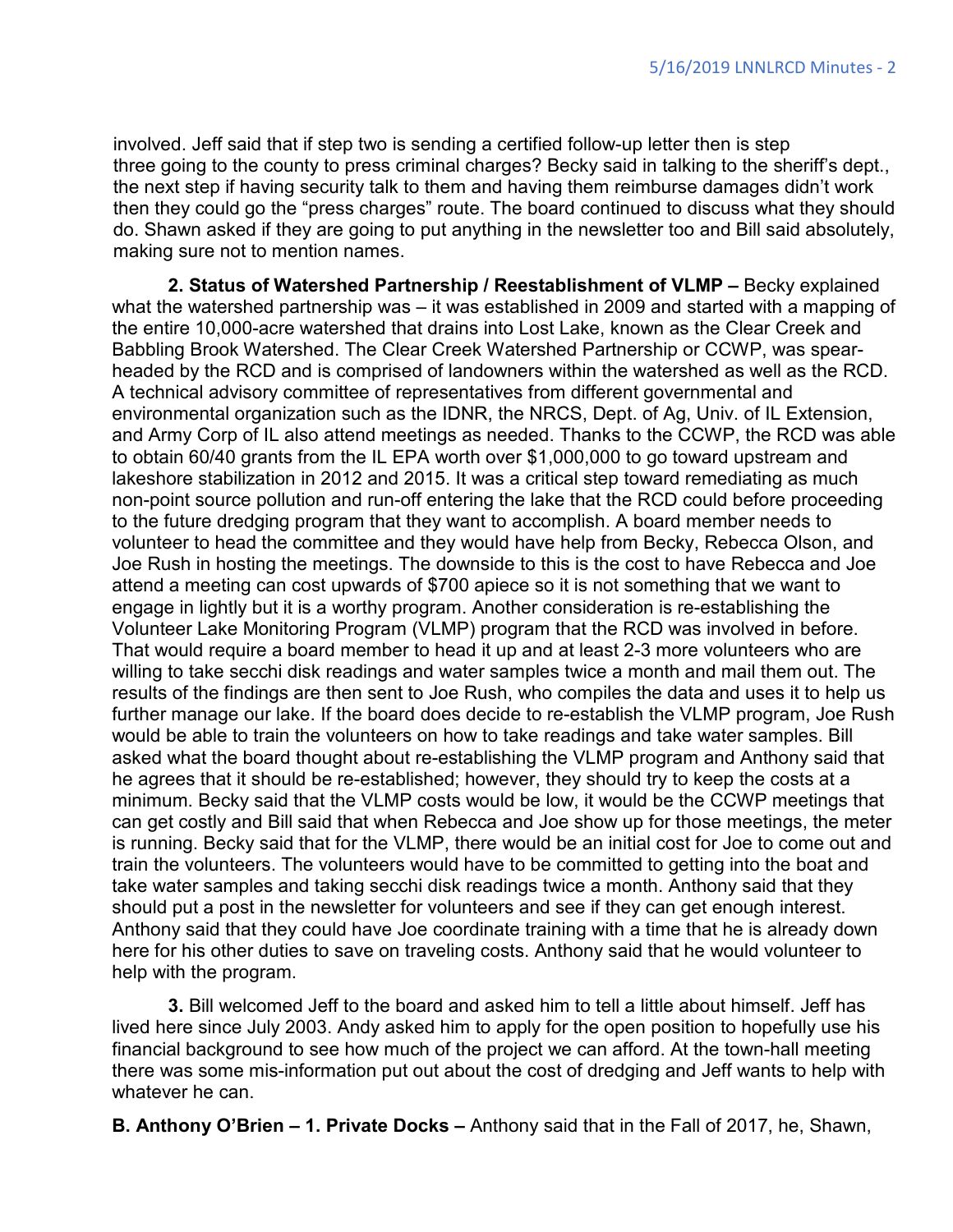and Frank Durkin took the RCD boat out and did an inventory on all of the private docks, taking pictures of ones that were in disrepair and identifying them. In the spring, Becky sent certified letters to the owners that stated that they had until May 1<sup>st</sup> to repair or straighten their docks. Bill and Shawn went out last week and did another check on the private docks. Of the nine owners that were contacted last year, there are four that still need to fix their docks. Anthony said that the RCD's ordinance states:

"If any of the discrepancies are not corrected, the dock will be removed at the owner's expense and a renewal approval will not be granted."

Anthony asked whether the RCD should get involved in removing docks with the possible outcome of the property owner not paying. He knows of at least two docks that are in disrepair that would be costly to remove. Anthony asked what the board wanted the next step to be – if it is a fine, was that communicated in the first letter? Becky said that the letters that she sent last year said that they needed to repair or replace the docks by May 1 – there was no fine mentioned. There were only two people that didn't respond to the letter that she sent last year. Anthony asked if the board wants to send another certified letter or just go in and remove the dock and bill them hoping that they will pay or a lien will be put on their property.

Bill recommended that they send a certified letter that gives them 30 days to respond and 60 days to comply or the RCD will take the dock down and charge the property owner. Bill figured \$1,000 would be an accurate ball-park figure on the cost to remove each dock. If the property owner doesn't pay the RCD back for the cost to remove the dock then the RCD can put a lien on their property and when they go to sell the property, if the judge deems that the lien in justifiable, then the RCD will get their money, which may be a long time down the road. Anthony agreed that they should send another letter to give them a chance but if they don't do anything, then they are right back *(to where they are now).* Shawn said that the letter should give them 30 days to respond and 60 days to comply or the RCD will take the dock down and charge the property owner. Bill asked if they would need security to remove the dock and Anthony said that if they remove it from the water, no because the RCD owns the shoreline. Bill added that the RCD has 6 foot of easement. Bill asked who they would get to take the docks out and Shawn said that he and Jeff Winterland could take them out (from the water). Bill asked how they would dispose of it and Shawn said if it's not too much material he can use the dumpster; otherwise, they would have to pay for an extra pick up. The board agreed to send the letters first – Anthony will work with Becky to draft the letters.

**2. Fishing Club Request –** At the townhall meeting, Maureen Bronkema asked if the RCD would donate the use of the building for the kid's fishing derby, adding that the RCD has always done it in the past. She also asked if the board would donate some money for the derby. Anthony told her that because of the RCD's laws, he couldn't speak for the board but would bring it to their meeting. Anthony's recommendation is that they donate the rental of the building for the derby, especially since they have done so in the past. As far as donating money to the derby, Anthony is not in favor of that as it could open the door to other events/ entities making the same request. He doesn't think that the RCD should be donating money to the event; however, he has no problem using his own per diem money. Jeff said that he'd be willing to donate his per diem toward that as well. Anthony motioned for the RCD to donate the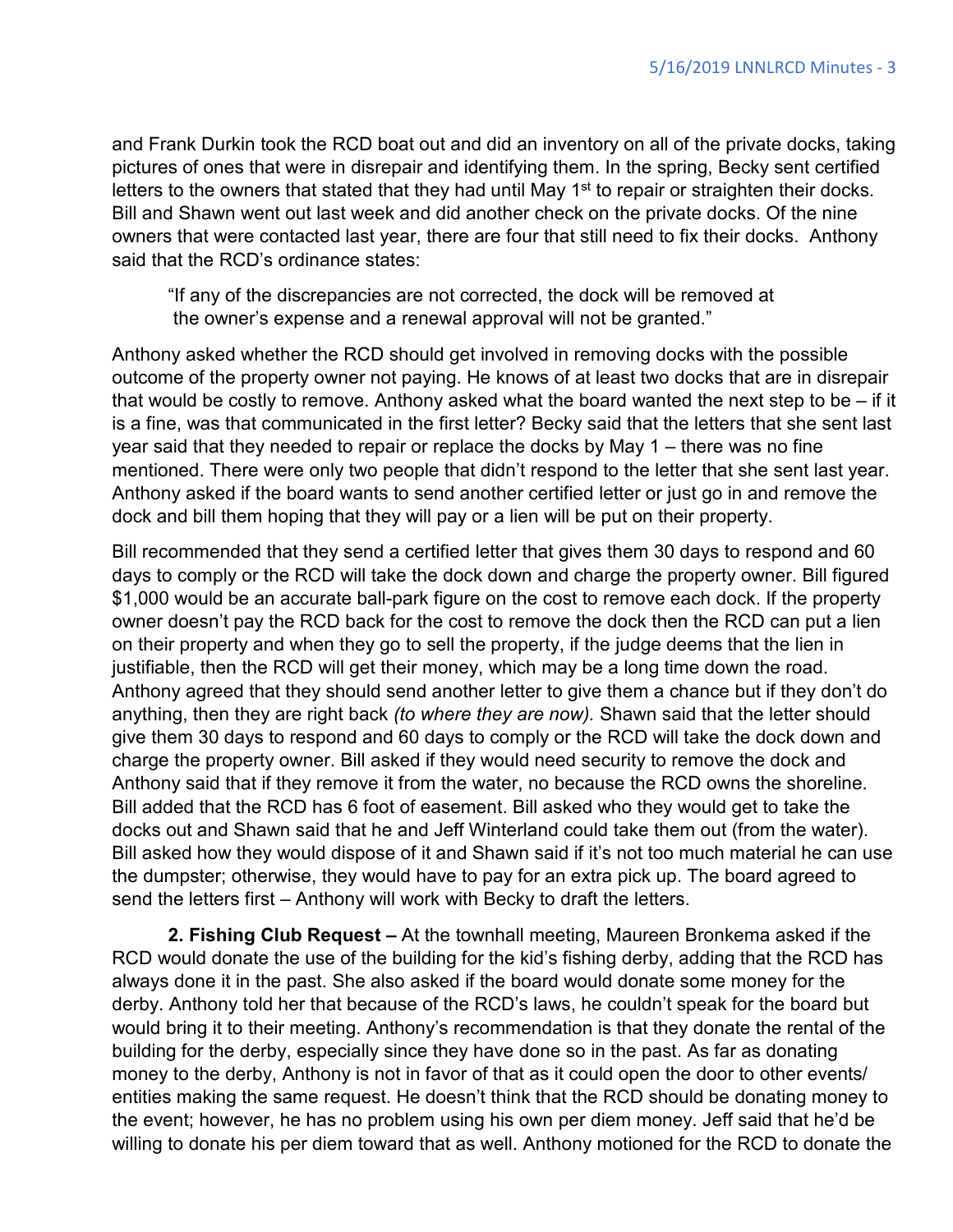rental of the LCC for the kid's fishing derby to be held on September  $7<sup>th</sup>$  and Jeff seconded the motion. The board approved the motion unanimously by roll-call vote. [05-19-04]

**3. Townhall Meeting Questions –** Anthony said that the remaining questions were answered in the CCWP/VLMP portion under Bill's report.

**C. Ernie Richards – 1. Wildlife Control –** Bill said that because the geese are protected by the federal migratory bird act, they have to get a permit to treat the nests. Between Ernie going out on his own and Bill & Shawn working together to treat nests, they have treated 6 nests with a total of 25 eggs so far.

#### **D. Jeff VanQuathem – No Report.**

#### **VI. Old Business**

**A. Hunting at Back of Campground –** Bill said he would like to present a proposal to the board that can wait to be voted on until next month when they have a full board. Currently they allow hunting in the area north of the creek that is adjacent to the campground. There had been some space problems last year trying to accommodate all of the hunters. At last month's meeting, the board approved Ernie's proposal to require hunters to submit their applications by September 1<sup>st</sup> and have their stands in by September 15<sup>th</sup> so that the deer get acclimated to the stands by hunting season. They also approved a \$50 fee per hunter each season at last month's meeting. Bill has been talking to Shawn and Becky about extending the hunting area to the include the back half of the campground. The campground had six rentals last year with a total income of \$80 so it doesn't get used enough to recoup the mowing and portapotty rental costs. Tabled until June. Shawn and Bill walked the area and looked at the area around sites 9 & 10 with the thought of adding that to the area that hunters would be allowed to use. Bill said that they could stop mowing the back area to allow it to grow up and add a chain across the road just before sites 9 & 10 to restrict access to hunters only during the deer archery hunting season, which runs from October 1 to mid-January. That would save the money on mowing and increase the number of hunters that they can accommodate. There is a sign at the campground that says that the camping season runs until November 1 so they would have to take that sign down. They would have to look at the maps to determine how many hunters they can allow to use the area safely, they'd have to put up some posts with a chain and signage to notify people when hunting is occurring, they'd have to install a mailbox on one of the posts for the hunters to sign in and out, and they would have very stringent rules prohibiting the hunters from trespassing onto adjacent private property and to do that they would need to paint or install surveyors tape to mark some trees to outline the boundaries. The rules would be strict and there would be no strike two or three – if they violate the rules once they forfeit their \$50 and lose their hunting privileges for the year, because they have to be good neighbors. They could still allow access to dog-walkers and hikers when there are no hunters in the woods (during the off-season). Bill said that if the board wanted to try a trial season and if it doesn't work then they would revert the area back to camping. Anthony asked when camping season is done and Becky said that people are usually done camping before October 1. She's only had a handful of people camp past October 1<sup>st</sup>. Anthony asked if there are a lot of hikers back there in October and Bill said that they get some hikers but he can't answer that and he doesn't know that the hikers go that far back. There is a trail that the boy scouts put in back in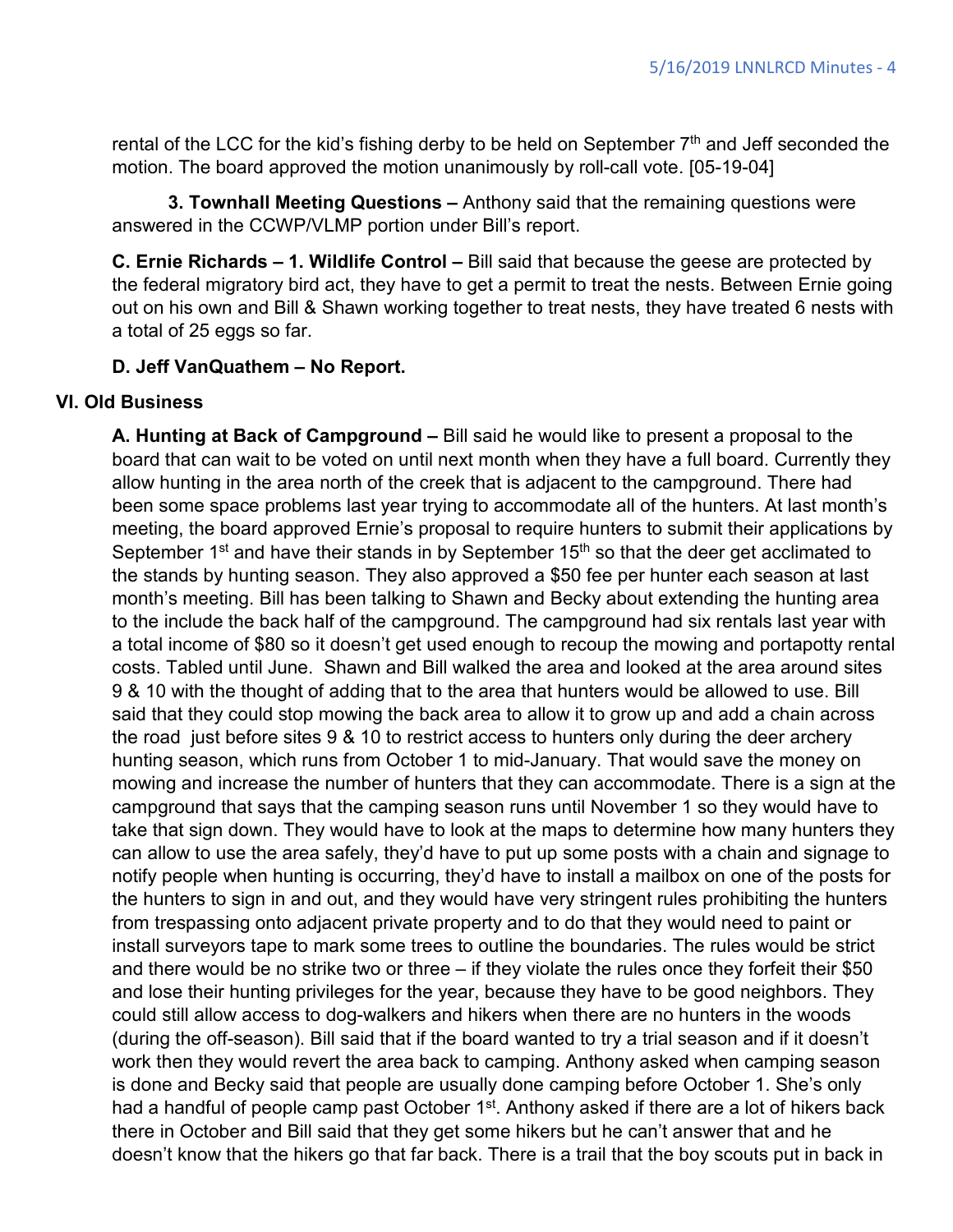around 2011/2012 that is now overgrown and washed out. Bill said that there is standing water back there and Becky said that the whole area is considered a wetland. Anthony said that there were 9 hunters in the program last year and it was hard to manage the rotating lottery due to the limited space that they had for hunting so if they can use the front area for camping and rope off the back area then we're good. Anthony said that he didn't think Ernie would have an issue with extending the area; however, since it would be a more drastic change, they should wait until next month to vote on it, when there they can get Andy and Ernie's opinion on it. Jeff also agreed to table it until next month. Tabled until June.

#### **VII. New Business**

 **A. Motion to Vote on RCD Officer Positions:** Anthony motioned to vote Bill Winebaugh as president, Andy Warcaba as vice-president, Anthony O'Brien as secretary, and Rebecca Miller as treasurer. Jeff seconded the motion and the board approved the motion unanimously by roll-call vote. [05-19-05]

**B. Motion to Accept Tentative FY2019-2020 Budget & Appropriation Ordinance (Order to be filed for public inspection for 30 days) –** Anthony motioned to accept the tentative FY2019-2020 budget and appropriation ordinance and order it to be filed for public inspection for 40 days. Bill seconded the motion and the board approved it unanimously by roll-call vote. [05-19-06]

**C. Motion to Approve Resolution 02-2019 Calling Public Hearing on Budget & Appropriation Ordinance (Notice of Hearing to be published in Local Newspaper one week Prior to Hearing) – (see attachment 1)** Bill motioned to approve Resolution 02-2019 calling a public hearing on the budget and appropriation ordinance to be held on June 20<sup>th</sup> at 6pm and to have notice of the hearing published in a local newspaper. Anthony seconded the motion and the board approved the motion unanimously by roll-call vote. [05-19-07]

**D. Motion to Approve Chana Excavating – Invoice R19-004 for \$1,640 – Road Rock on Road over Dam & at North Beach Launch –** Anthony motioned to approve Chana Invoice R19-004 for \$1,640 to install road rock over the dam and at the north beach launch. Bill seconded the motion and the board approved the motion unanimously by roll-call vote. [05-19- 08]

**– Invoice R19-002 for \$1,200 – Steel Posts at LCC Dock, & Soil at Volleyball Court –** Bill motioned to approve Chana Invoice R19-002 for \$1,200 to install steel posts at the LCC dock and spread soil at the volleyball court. Anthony seconded the motion and the board approved the motion unanimously by roll-call vote. [05-19-09]

**E. Motion to Approve Purchase of Buoys, Floats, & Rope for Beaches for \$2,836.50 –** Anthony motioned to approve the purchase of buoys, floats, & rope for the beaches from Rolyan Buoys for \$2,836.50 and Bill seconded the motion. The board approved the motion unanimously by roll-call vote. [05-19-10]

**VIII. Guest Comments – Shawn Parish –** Shawn said that they really well with the goose control this year and it's important to keep up with it. He and Jeff installed the rental docks and Shawn adjusted them. All of the RCD shorelines look in good shape, he and Bill installed new signs at the dam, Shawn replaced the roofs on the kiosks, and he has started mowing.

**IX. Motion to Adjourn –** Anthony motioned to adjourn the meeting at 7:22 p.m. and Jeff seconded the motion. The board approved the motion unanimously by roll-call vote. [05-19-11]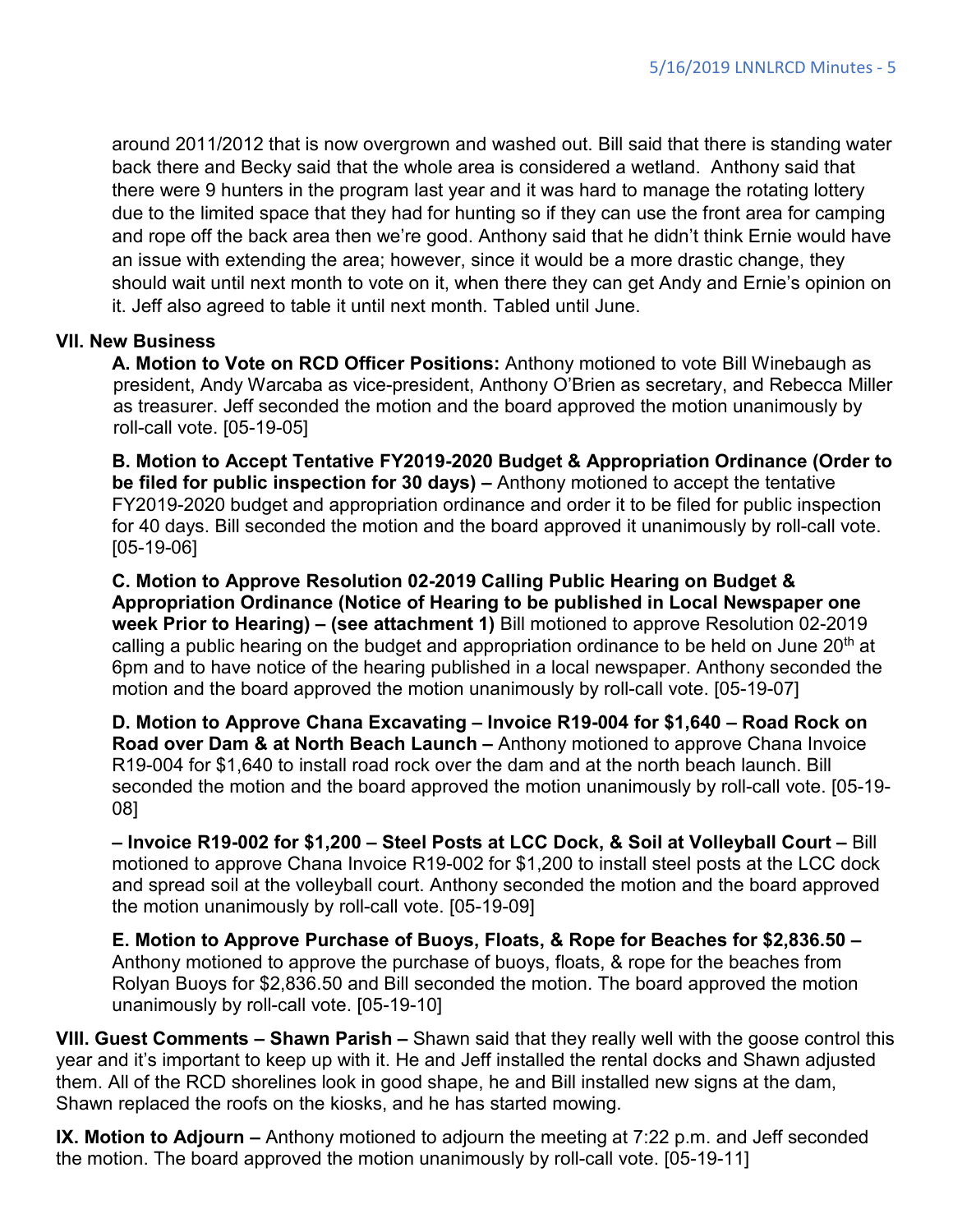#### **5/16/2019 Motion List**

1. Anthony motioned to approve the agenda and Jeff seconded the motion. The board approved the motion unanimously by roll-call vote. [05-19-01]

2. Bill motioned to approve the 4/11/19 minutes and Anthony seconded the motion. The board approved the motion unanimously by roll-call vote. [05-19-02]

3. Anthony motioned to approve the treasurer's report and Jeff seconded the motion. The board approved the motion unanimously by roll-call vote. [5-10-03]

4 Anthony motioned for the RCD to donate the rental of the LCC for the kid's fishing derby to be held on September  $7<sup>th</sup>$  and Jeff seconded the motion. The board approved the motion unanimously by rollcall vote. [05-19-04]

5. Anthony motioned to vote Bill Winebaugh as president, Andy Warcaba as vice-president, Anthony O'Brien as secretary, and Rebecca Miller as treasurer. Jeff seconded the motion and the board approved the motion unanimously by roll-call vote. [05-19-05]

6. Anthony motioned to accept the tentative FY2019-2020 budget and appropriation ordinance and order it to be filed for public inspection for 40 days. Bill seconded the motion and the board approved it unanimously by roll-call vote. [05-19-06]

7. Bill motioned to approve Resolution 02-2019 calling a public hearing on the budget and appropriation ordinance to be held on June  $20<sup>th</sup>$  at 6pm and to have notice of the hearing published in a local newspaper. Anthony seconded the motion and the board approved the motion unanimously by roll-call vote. [05-19-07]

8. Anthony motioned to approve Chana Invoice R19-004 for \$1,640 to install road rock over the dam and at the north beach launch. Bill seconded the motion and the board approved the motion unanimously by roll-call vote. [05-19-08]

9. Bill motioned to approve Chana Invoice R19-002 for \$1,200 to install steel posts at the LCC dock and spread soil at the volleyball court. Anthony seconded the motion and the board approved the motion unanimously by roll-call vote. [05-19-09]

10. Anthony motioned to approve the purchase of buoys, floats, & rope for the beaches from Rolyan Buoys for \$2,836.50 and Bill seconded the motion. The board approved the motion unanimously by roll-call vote. [05-19-10]

12. Anthony motioned to adjourn the meeting at 7:22 p.m. and Jeff seconded the motion. The board approved the motion unanimously by roll-call vote. [05-19-11]